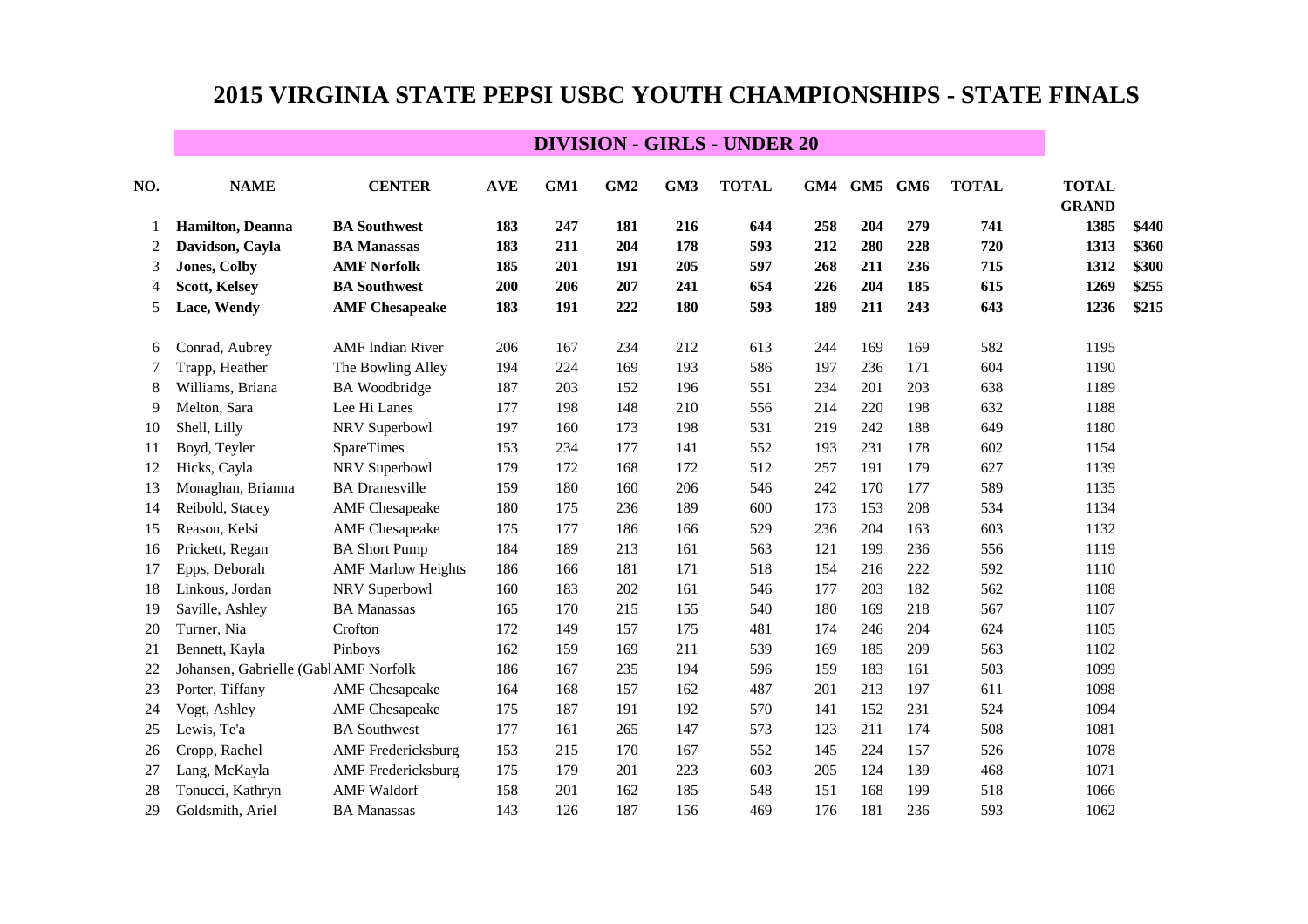| NO. | <b>NAME</b>           | <b>CENTER</b>            | <b>AVE</b> | GM1 | GM <sub>2</sub> | GM3 | <b>TOTAL</b> |     | GM4 GM5 GM6 |     | <b>TOTAL</b> | <b>TOTAL</b><br><b>GRAND</b> |
|-----|-----------------------|--------------------------|------------|-----|-----------------|-----|--------------|-----|-------------|-----|--------------|------------------------------|
| 30  | Jolly-Garza, Maria    | <b>AMF</b> Lynnhaven     | 156        | 182 | 159             | 166 | 507          | 178 | 155         | 218 | 551          | 1058                         |
| 31  | Thomas, Kiara         | <b>Gator Bowl</b>        | 160        | 225 | 174             | 181 | 580          | 160 | 167         | 146 | 473          | 1053                         |
| 32  | Grenell, Krista       | <b>BA</b> Southwest      | 188        | 172 | 183             | 178 | 533          | 189 | 170         | 158 | 517          | 1050                         |
| 33  | Ross, Alexa           | The Bowling Alley        | 151        | 136 | 200             | 175 | 511          | 163 | 170         | 171 | 504          | 1015                         |
| 34  | Teel, Leighanne       | SpareTimes               | 133        | 126 | 167             | 178 | 471          | 154 | 171         | 213 | 538          | 1009                         |
| 35  | Meade, Makayla        | <b>BA Bull Run</b>       | 179        | 126 | 170             | 180 | 476          | 200 | 153         | 176 | 529          | 1005                         |
| 36  | Poston, Sarah         | Northside Lanes          | 170        | 168 | 169             | 155 | 492          | 147 | 167         | 193 | 507          | 999                          |
| 37  | Denson Danielle       | <b>BA Chantilly</b>      | 177        | 150 | 163             | 166 | 479          | 181 | 159         | 171 | 511          | 990                          |
| 38  | Lee, Shelby           | <b>BA Chantilly</b>      | 160        | 181 | 159             | 206 | 546          | 171 | 135         | 133 | 439          | 985                          |
| 39  | Cook, Mary            | Lord Calvert             | 168        | 159 | 177             | 200 | 536          | 138 | 152         | 156 | 446          | 982                          |
| 40  | Hillman, Dana         | <b>AMF Norfolk</b>       | 150        | 190 | 127             | 155 | 472          | 178 | 163         | 167 | 508          | 980                          |
| 41  | Joynes, Makayla       | <b>AMF</b> Capital Plaza | 164        | 151 | 190             | 177 | 518          | 183 | 145         | 133 | 461          | 979                          |
| 42  | Spinks, Shykeia       | <b>AMF</b> Capital Plaza | 160        | 152 | 148             | 196 | 496          | 184 | 149         | 149 | 482          | 978                          |
| 43  | Bracy, Amber          | Franklin Bowling Cent    | 177        | 231 | 189             | 136 | 556          | 137 | 144         | 137 | 418          | 974                          |
| 44  | Medina, Kathryn M.    | <b>BA</b> Woodbridge     | 163        | 151 | 172             | 181 | 504          | 177 | 149         | 144 | 470          | 974                          |
| 45  | Ferguson, Lauren      | <b>AMF</b> Norfolk       | 193        | 139 | 153             | 115 | 407          | 202 | 166         | 192 | 560          | 967                          |
| 46  | Jordan, Brianna       | <b>BA Falls Church</b>   | 179        | 169 | 140             | 183 | 492          | 199 | 157         | 117 | 473          | 965                          |
| 47  | Disbrow, Kristen      | <b>BA Short Pump</b>     | 166        | 129 | 158             | 178 | 465          | 163 | 184         | 143 | 490          | 955                          |
| 48  | Curry, Katelyn        | <b>AMF</b> Waldorf       | 155        | 168 | 164             | 144 | 476          | 133 | 176         | 170 | 479          | 955                          |
| 49  | Peterson, Kateri      | <b>AMF Hilltop</b>       | 156        | 160 | 156             | 145 | 461          | 166 | 163         | 165 | 494          | 955                          |
| 50  | Mister, Jessica       | <b>Lord Calvert</b>      | 135        | 172 | 178             | 144 | 494          | 144 | 168         | 147 | 459          | 953                          |
| 51  | Holbrook, Samantha    | <b>BA Bull Run</b>       | 174        | 179 | 183             | 142 | 504          | 161 | 126         | 161 | 448          | 952                          |
| 52  | McCastle, Brianna     | <b>AMF</b> Dale City     | 155        | 140 | 158             | 124 | 422          | 168 | 186         | 172 | 526          | 948                          |
| 53  | Byrn, Arissa          | Pinboys                  | 164        | 173 | 157             | 160 | 490          | 152 | 170         | 126 | 448          | 938                          |
| 54  | Baricuatro, Annamarie | <b>Holiday Bowl</b>      | 155        | 176 | 144             | 167 | 487          | 145 | 133         | 171 | 449          | 936                          |
| 55  | Szemraj, Grace        | <b>BA Falls Church</b>   | 149        | 169 | 128             | 191 | 488          | 129 | 160         | 155 | 444          | 932                          |
| 56  | Walton, Ana           | Crofton                  | 176        | 142 | 143             | 147 | 432          | 150 | 200         | 147 | 497          | 929                          |
| 57  | Brady, Kaytlyn        | <b>AMF</b> Norfolk       | 139        | 174 | 139             | 168 | 481          | 168 | 156         | 118 | 442          | 923                          |
| 58  | Netherland, Katelyn   | <b>BA Southwest</b>      | 139        | 158 | 159             | 122 | 439          | 187 | 157         | 139 | 483          | 922                          |
| 59  | Coburn, Megan         | Franklin Bowling Cent    | 138        | 187 | 153             | 126 | 466          | 142 | 176         | 134 | 452          | 918                          |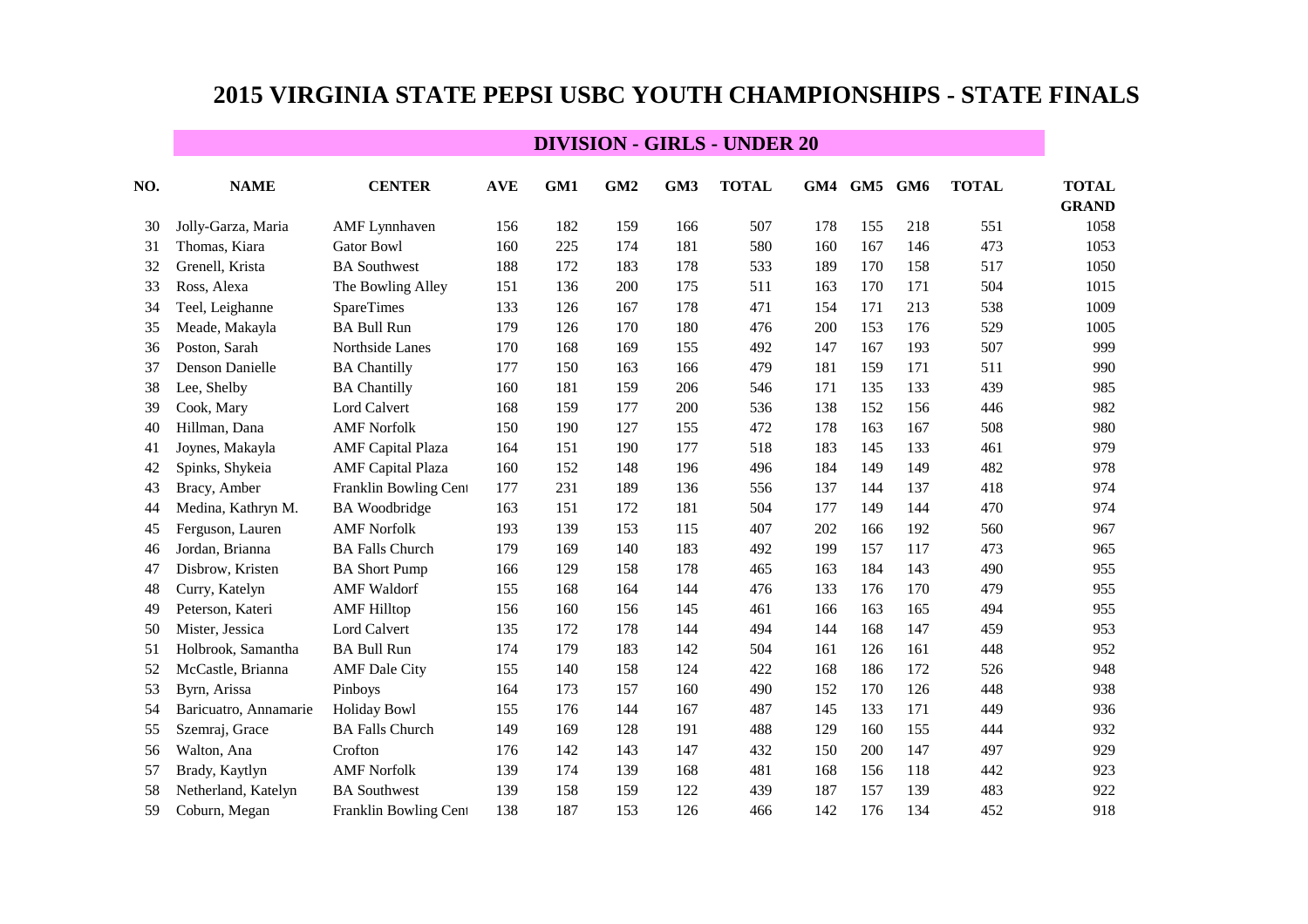| NO. | <b>NAME</b>          | <b>CENTER</b>             | <b>AVE</b> | GM1 | GM <sub>2</sub> | GM3 | <b>TOTAL</b> |     | GM4 GM5 GM6 |     | <b>TOTAL</b> | <b>TOTAL</b><br><b>GRAND</b> |
|-----|----------------------|---------------------------|------------|-----|-----------------|-----|--------------|-----|-------------|-----|--------------|------------------------------|
| 60  | Shulman, Allison     | <b>Lord Calvert</b>       | 179        | 164 | 162             | 147 | 473          | 123 | 164         | 154 | 441          | 914                          |
| 61  | Ingalls, Anna        | <b>AMF</b> Chesapeake     | 137        | 160 | 131             | 182 | 473          | 114 | 125         | 192 | 431          | 904                          |
| 62  | Penn, Tashee'        | <b>AMF</b> Dale City      | 145        | 183 | 122             | 122 | 427          | 143 | 137         | 186 | 466          | 893                          |
| 63  | Showell, Te'arra     | <b>Gator Bowl</b>         | 171        | 131 | 128             | 141 | 400          | 164 | 155         | 168 | 487          | 887                          |
| 64  | McGough, Danielle    | The Bowling Alley         | 145        | 123 | 134             | 193 | 450          | 129 | 134         | 172 | 435          | 885                          |
| 65  | Graham, Kayla        | Northside Lanes           | 135        | 133 | 154             | 197 | 484          | 116 | 150         | 121 | 387          | 871                          |
| 66  | Swearengin, Arianna  | Village Lanes (Gl'cest    | 122        | 136 | 166             | 171 | 473          | 116 | 132         | 148 | 396          | 869                          |
| 67  | Wiggins, Shannon     | Potomac Lanes             | 151        | 145 | 128             | 177 | 450          | 171 | 122         | 123 | 416          | 866                          |
| 68  | Jackson, Taylor      | <b>BA</b> Gaithersburg    | 151        | 147 | 143             | 161 | 451          | 128 | 131         | 155 | 414          | 865                          |
| 69  | James, Tiliyah       | <b>BA</b> Eastern         | 124        | 146 | 148             | 141 | 435          | 125 | 168         | 136 | 429          | 864                          |
| 70  | Mendelsohn, Tacoma   | <b>AMF York</b>           | 150        | 137 | 144             | 114 | 395          | 145 | 146         | 174 | 465          | 860                          |
| 71  | Morris, Madison      | <b>Liberty Lanes</b>      | 137        | 171 | 124             | 142 | 437          | 151 | 147         | 124 | 422          | 859                          |
| 72  | Stovall, Jenny       | <b>AMF Western Branch</b> | 131        | 119 | 140             | 154 | 413          | 158 | 114         | 148 | 420          | 833                          |
| 73  | Cook, Caylyn         | SpareTimes                | 138        | 116 | 151             | 174 | 441          | 124 | 137         | 127 | 388          | 829                          |
| 74  | Stike, Brittney      | NRV Superbowl             | 135        | 129 | 132             | 144 | 405          | 168 | 137         | 115 | 420          | 825                          |
| 75  | Strickland, Cheyenne | <b>AMF York</b>           | 136        | 146 | 131             | 111 | 388          | 145 | 146         | 140 | 431          | 819                          |
| 76  | Heinbuch, Kendra     | <b>AMF</b> Waldorf        | 115        | 129 | 135             | 132 | 396          | 113 | 154         | 149 | 416          | 812                          |
| 77  | Riddle, Rebecca      | Riverside Lanes           | 157        | 122 | 150             | 147 | 419          | 147 | 124         | 106 | 377          | 796                          |
| 78  | Campbell, Keyrsten   | <b>Staunton Lanes</b>     | 125        | 135 | 93              | 95  | 323          | 135 | 169         | 165 | 469          | 792                          |
| 79  | Weaver, Shannon      | <b>AMF Marlow Heights</b> | 149        | 117 | 179             | 130 | 426          | 134 | 116         | 116 | 366          | 792                          |
| 80  | Durbala, Kayla       | <b>BA</b> Gaithersburg    | 154        | 163 | 129             | 100 | 392          | 152 | 131         | 108 | 391          | 783                          |
| 81  | Marlowe, Rachel      | <b>AMF</b> Fredericksburg | 131        | 144 | 128             | 91  | 363          | 141 | 138         | 135 | 414          | 777                          |
| 82  | Perez, Elizabeth     | <b>BA</b> Gaithersburg    | 139        | 130 | 139             | 129 | 398          | 120 | 114         | 140 | 374          | 772                          |
| 83  | Sheets, Marisa       | <b>SpareTimes</b>         | 153        | 142 | 151             | 109 | 402          | 129 | 118         | 106 | 353          | 755                          |
| 84  | Armstrong, Makinsey  | NRV Superbowl             | 151        | 123 | 106             | 158 | 387          | 100 | 139         | 122 | 361          | 748                          |
| 85  | Nimmo, Tamia         | <b>AMF</b> Lynnhaven      | 122        | 116 | 115             | 157 | 388          | 141 | 107         | 101 | 349          | 737                          |
| 86  | Woods, Samantha      | Lord Calvert              | 139        | 128 | 106             | 108 | 342          | 116 | 121         | 150 | 387          | 729                          |
| 87  | Rendall, Bethany     | <b>BA Manassas</b>        | 118        | 121 | 107             | 130 | 358          | 111 | 113         | 125 | 349          | 707                          |
| 88  | Wilson, Princess     | Langley AFB               | 107        | 105 | 120             | 128 | 353          | 106 | 113         | 87  | 306          | 659                          |
| 89  | Bradshaw, Michaela   | <b>AMF</b> Williamsburg   | 109        | 132 | 102             | 89  | 323          | 109 | 81          | 141 | 331          | 654                          |